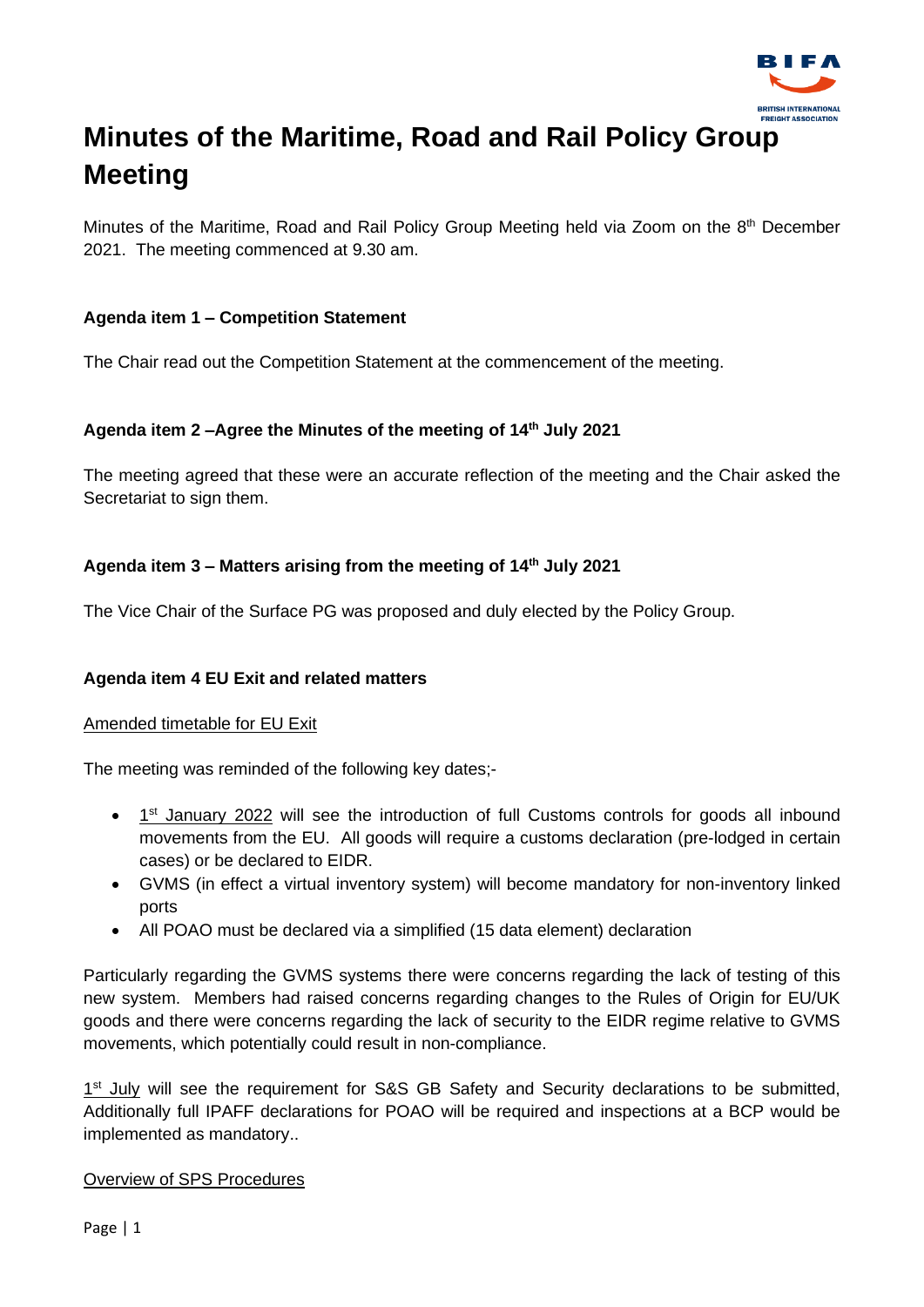

The meeting heard that it was essential to link the IPAFF and Customs declaration by quoting the reference provided by the former in box 44 of the latter. The IPAFF declaration should be sent to PHA at Dover or Sevington. However, it was noted that PHA at these sites were unsighted as to goods coming into the UK , because they had no access to the GVMS system.

The meeting heard that DEFRA should have done more to push for easements to facilitate the movement in SPS goods between the EU and UK.

A significant change to French VAT law was advised to the Meeting, in brief their Customs would no longer collect VAT, that responsibility now moved to their Revenue. For DDP shipments where there was no importer of record established in France , UIK companies had two options:-

- Register themselves in France for VAT (takes three months)
- Appoint a Fiscal Representative in France.

#### Implementation of CDS

The meeting noted that CDS had been implemented in Northern Ireland to comply with the Northern Ireland Protocol. There had been significant issues in the provinces with CDS as it had not been fully tested .

Three key dates were noted by the meeting:-

- For imports migration from CHIEF to CDS had to be completed by 30/09/2022
- Export migration had to be completed by  $30<sup>th</sup>$  March 2023
- CHIEF would be finally shut down on 30<sup>th</sup> June 2023

#### **Agenda item 5 RHA update on EU matters and driver shortages**

The RHA shared similar concerns to BIFA regarding the implementation of new frontier procedures on the 1<sup>st</sup> January 2022. The Association noted two particular concerns:-

- That HMRC, DEFRA and PHA were not joined up and the last entity as previously advised not linked to GVMS. This would be a particular concern when checks were required on SPS goods after 1<sup>st</sup> July at a BCP.
- Lack of information regarding the number of EU hauliers signed up to the scheme which it was believed was relatively low.

With regard to GVMS, whilst Government had initially launched the scheme expecting hauliers would create the GMR reference, in many cases it would appear that forwarders had decided to undertake the role.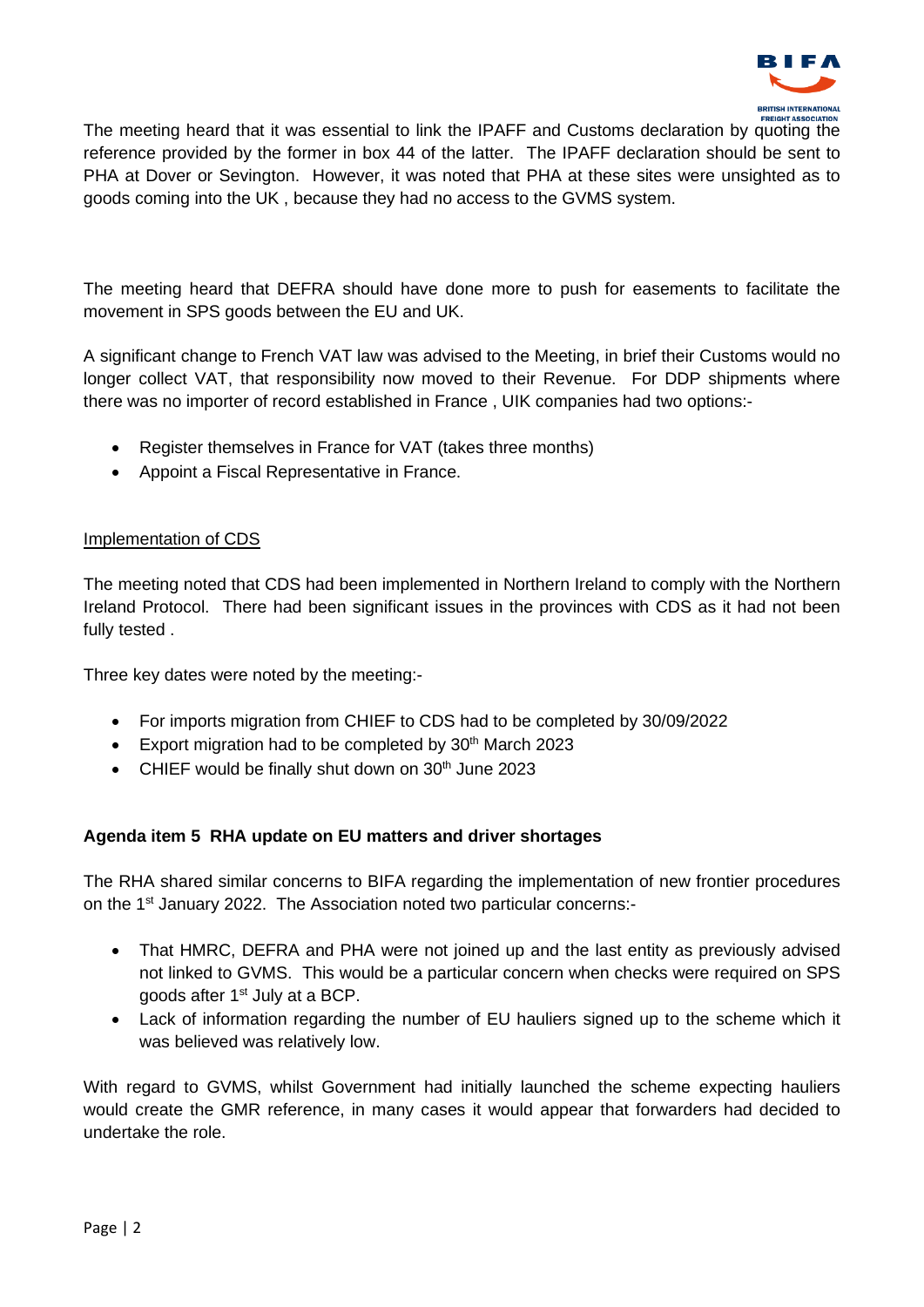

Regarding the driver shortage, publicity and better pay there had been a net gain of approximately 15,000 drivers entering the sector.

Forwarders in particular noted a shortage of drivers to deliver containers to and collect them from ports. This was leading to delays and increasing costs.

#### **Agenda item 6 –Rail Freight Group Update.**

A copy of the update can be viewed at [https://us02web.zoom.us/rec/share/W0Z1xZ0pYYaYM7Pppa5ruwVlxHFptETXXvv9XKJiadChNKH7ubJsOetFG7](https://us02web.zoom.us/rec/share/W0Z1xZ0pYYaYM7Pppa5ruwVlxHFptETXXvv9XKJiadChNKH7ubJsOetFG7AjYhEx.8RqJXNm8Tl0XZq2f) [AjYhEx.8RqJXNm8Tl0XZq2f.](https://us02web.zoom.us/rec/share/W0Z1xZ0pYYaYM7Pppa5ruwVlxHFptETXXvv9XKJiadChNKH7ubJsOetFG7AjYhEx.8RqJXNm8Tl0XZq2f) (The login code is Ib=UDd2? , the first part of the code is an upper case I not a lower case L.)

#### **Agenda item 7- The deep sea container market -updated overview**

The meeting noted the very high profit being made by the worlds major shipping lines , whilst at the same time providing very poor service levels. Forwarders financial results were more mixed, the larger ones seemed to be enjoying good profit levels, which was not always the situation for smaller ones.

The meeting was advised that more freight was travelling by rail from China to Europe – causing shortages of rail space, equipment and forcing rates up. As demand and rates for Europe were particularly high obtaining space for destinations en-route, which paid lower rates was problematical.

#### **Agenda item 8 – Dangerous Goods Update**

Specific issues regarding shipments to China were noted as per the attached summary. This is a long established issue, but it seems to be getting worse. There were differences between individual Chinese States and within ports between different quays/terminals.

In inbound consignments there were issues in particular with undeclared lithium batteries which were only discovered when a container had reached premises for unloading.

#### **Agenda item 9- Personnel shortages within the supply chain**

It was noted that staff shortage was a significant issue for many different sectors of the UK economy. In transport there are indicators that warehouse staff retraining as drivers, creating a shortage of the former. Members reported that large retailers, supermarkets, and e-commerce traders could offer higher wages than forwarders, and thus were attracting the latter's staff.